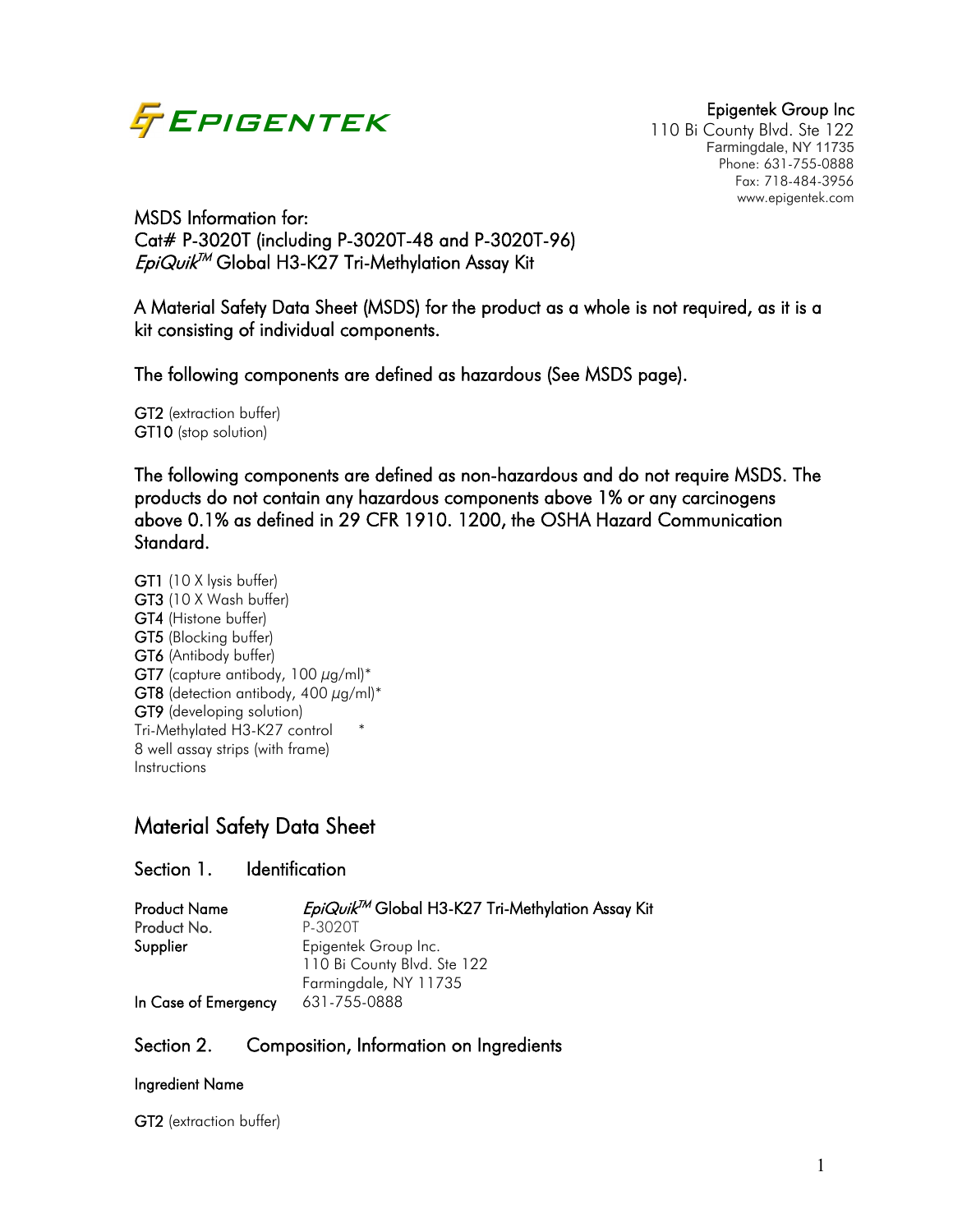## Section 3. Hazards Identification

Label precautionary statements Toxic Toxic by inhalation Causes burns Irritating to respiratory system Toxic if ingested Eye contact may cause severe burns

### Section 4. First Aid Measures

Inhalation: Remove to fresh air. If breathing is difficult, give oxygen. Get medical attention immediately. **Ingestion:** Give large quantities of water or milk if available. Never give anything by mouth to an unconscious person. Get medical attention immediately. Skin Contact: In case of contact, immediately flush skin with plenty of water for at least 15 minutes while removing contaminated clothing and shoes. Wash clothing before reuse. Thoroughly clean shoes before reuse. Get medical attention immediately. Eye Contact: Immediately flush eyes with plenty of water for at least 15 minutes, lifting lower and upper eyelids occasionally. Get medical attention immediately.

### Section 5. Fire Fight Measures

| Fire:                | Not considered to be a fire hazard. May react with metals or heat to release                                                                                                                            |
|----------------------|---------------------------------------------------------------------------------------------------------------------------------------------------------------------------------------------------------|
|                      | flammable hydrogen gas.                                                                                                                                                                                 |
| Explosion:           | Not considered to be an explosion hazard.                                                                                                                                                               |
|                      | Fire Extinguishing Media: Water or water spray. Neutralize with soda ash or slaked lime.                                                                                                                |
| Special Information: | In the event of a fire, wear full protective clothing and NIOSH-approved self-<br>contained breathing apparatus with full facepiece operated in the pressure<br>demand or other positive pressure mode. |

### Section 6. Accident Release Measures

General Information: Use proper personal protective equipment as indicated in Section 8 Spills/Leaks: Wear respirator, chemical safety goggles, rubber boots and heavy rubber gloves. Absorb onto vermiculite and hold for waste disposal. Ventilate area and wash spill site after material pickup is complete.

### Section 7. Handling and Storage

Handling: Wear appropriate NIOSH/MSHHA approved respirator, chemical resistant gloves, safety goggles and other protective clothing. Mechanical Exhaust required.

Storage: Store in a cool, dry place. Store in a tightly closed container

### Section 8. Exposure Control, Personal Protection

#### Engineering Controls: Use adequate general or local exhaust ventilation to keep airborne concentrations below the permissible exposure limits Eye: Wear safety glasses and chemical goggles if splashing is possible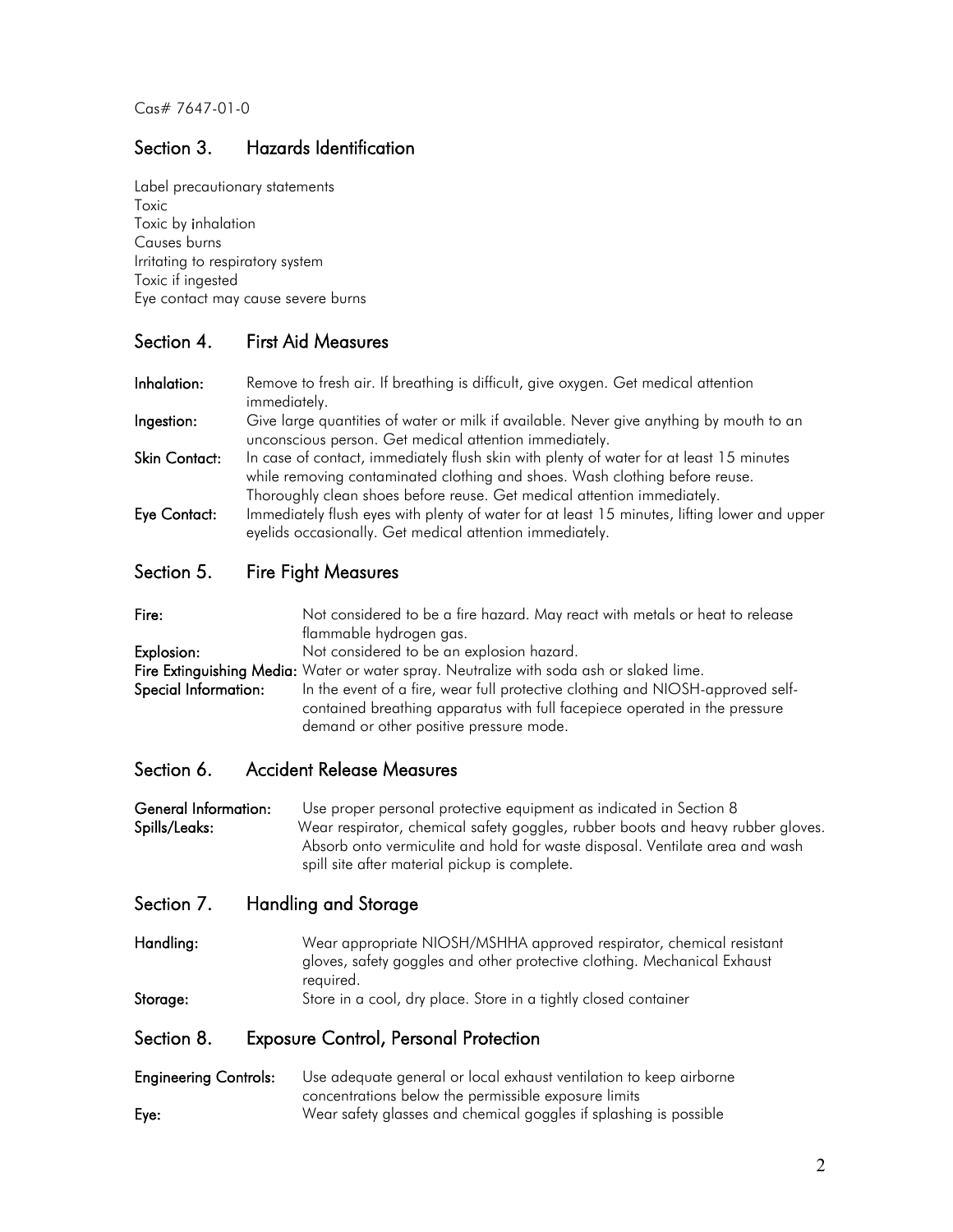| Skin:        | Wear appropriate protective gloves to prevent skin exposure          |
|--------------|----------------------------------------------------------------------|
| Clothing:    | Wear appropriate protective clothing to minimize contact with skin   |
| Respirators: | Following the OSHA respirator regulations found in 29CFR 1910.134 or |
|              | European Standard EN 149.                                            |

### Section 9. Physical and Chemical Properties

| <b>Physical State:</b>            | Liquid                  |
|-----------------------------------|-------------------------|
| Appearance:                       | Clear colorless         |
| Solubility:                       | Infinitely soluble.     |
| Density:                          | 1.05 @ 15C (59F)        |
| pH:                               | 2.02 (0.01 N)           |
| % Volatiles by Volume @ 21°C: 100 |                         |
| <b>Boiling Point:</b>             | 101 - 103C (214 - 217F) |
| <b>Melting Point:</b>             | No information found.   |
| Vapor Density (Air=1):            | No information found.   |
| Vapor Pressure (mm Hg):           | No information found.   |
| Evaporation Rate (BuAc=1):        | No information found.   |

### Section 10. Stability and Reactivity

| Stability:                               | Stable under ordinary conditions of use and storage.                                                                                                                                                                                                                           |
|------------------------------------------|--------------------------------------------------------------------------------------------------------------------------------------------------------------------------------------------------------------------------------------------------------------------------------|
| <b>Hazardous Decomposition Products:</b> | When heated to decomposition, emits toxic hydrogen chloride<br>fumes and will react with water or steam to produce heat and<br>toxic and corrosive fumes. Thermal oxidative decomposition<br>produces toxic chlorine fumes and explosive hydrogen gas.                         |
| Hazardous Polymerization:                | Will not occur.                                                                                                                                                                                                                                                                |
| Incompatibilities:                       | A strong mineral acid, concentrated hydrochloric acid is highly<br>reactive with strong bases, metals, metal oxides, hydroxides,<br>amines, carbonates and other alkaline materials. Incompatible<br>with materials such as cyanides, sulfides, sulfites, and<br>formaldehyde. |
| <b>Conditions to Avoid:</b>              | Heat, direct sunlight.                                                                                                                                                                                                                                                         |

### Section 11. Toxicological Information

Hydrochloric acid: Inhalation rat LC50: 3124 ppm/1H; Oral rabbit LD50: 900 mg/kg. Investigated as a tumorigen, mutagen, reproductive effector.

| --------\Cancer Lists\--         |                      |    |                                 |  |
|----------------------------------|----------------------|----|---------------------------------|--|
|                                  | ---NTP Carcinogen--- |    |                                 |  |
| Ingredient                       |                      |    | Known Anticipated IARC Category |  |
|                                  |                      |    |                                 |  |
| Hydrogen Chloride (7647-01-0) No |                      | No | З                               |  |
| Water (7732-18-5)                | Nο                   | Nο | <b>None</b>                     |  |

### Section 12. Ecological Information

No information available

### Section 13. Disposal Considerations

Dispose of in a manner consistent with federal, state, and local regulations

### Section 14. Transport Information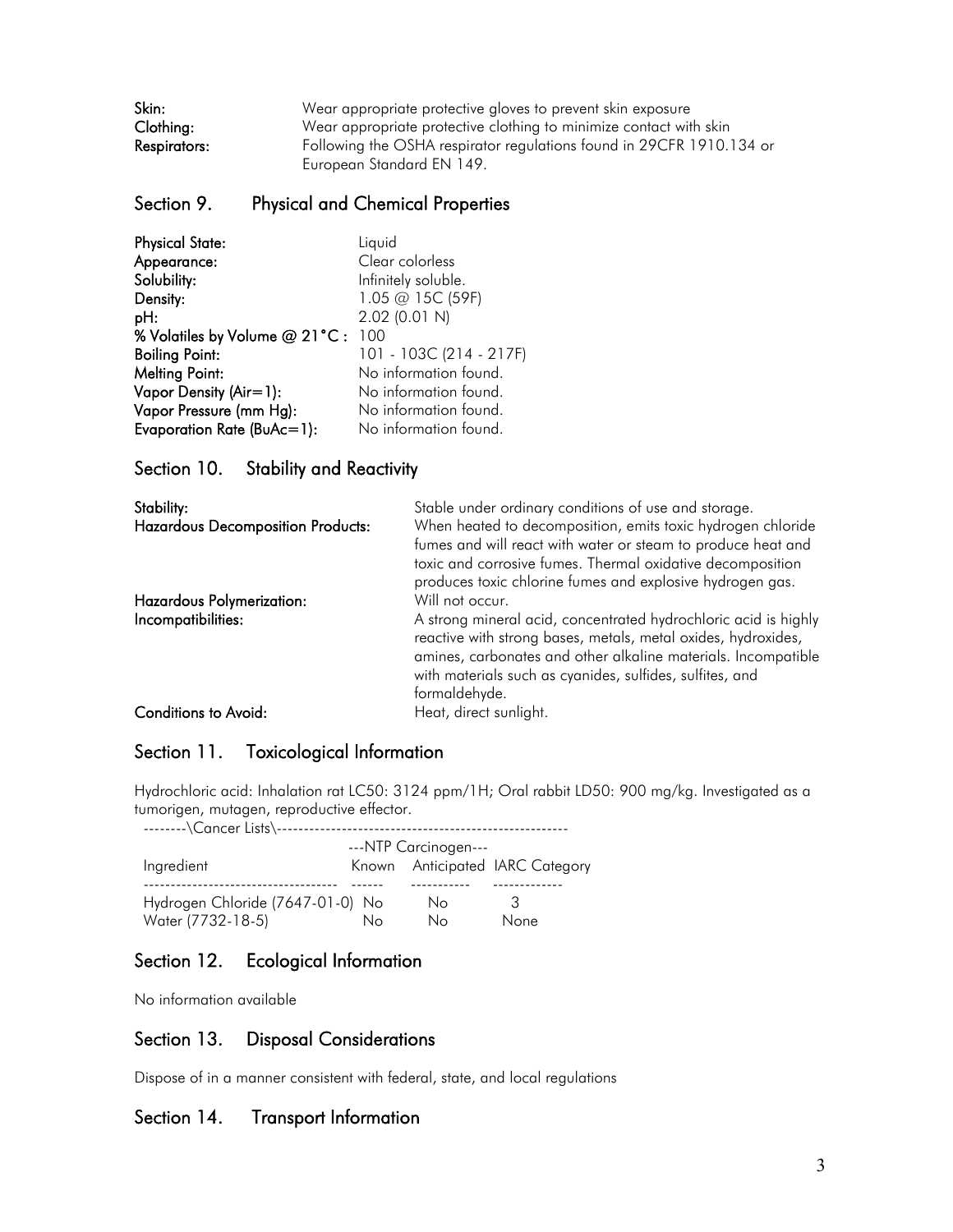No information available

### Section 15. Regulatory Information

| <b>Chemical Inventory Status</b> |  |             |                         |
|----------------------------------|--|-------------|-------------------------|
| Ingredient                       |  |             | TSCA EC Japan Australia |
|                                  |  |             |                         |
| Hydrogen Chloride (7647-01-0)    |  | Yes Yes Yes | Yes                     |
| Water (7732-18-5)                |  | Yes Yes Yes | Yes                     |

### Section 16. Other Information

*The information above is believed to be accurate and represents the best information currently available to us. However, we make no warranty of merchantability or any other warranty, express or implied, with respect to such information, and we assume no liability resulting from its use. Users should make their own investigations to determine the suitability of the information for their particular purposes. In no way shall the company be liable for any claims, losses, or damages of any third party or for lost profits or any special, indirect, incidental, consequential or exemplary damages, howsoever arising, even if the company has been advised of the possibility of such damages*

# Material Safety Data Sheet

### Section 1. Identification

| <b>Product Name</b>  | EpiQuik <sup>TM</sup> Global H3-K27 Tri-Methylation Assay Kit |
|----------------------|---------------------------------------------------------------|
| Product No.          | P-3020T                                                       |
| Supplier             | Epigentek Group Inc.                                          |
|                      | 110 Bi County Blvd. Ste 122                                   |
|                      | Farmingdale, NY 11735                                         |
| In Case of Emergency | 631-755-0888                                                  |

### Section 2. Composition, Information on Ingredients

#### Ingredient Name

GT10 (stop solution) Cas# 7647-01-0

### Section 3. Hazards Identification

Label precautionary statements Toxic Toxic by inhalation Causes burns Irritating to respiratory system Toxic if ingested Eye contact may cause severe burns

### Section 4. First Aid Measures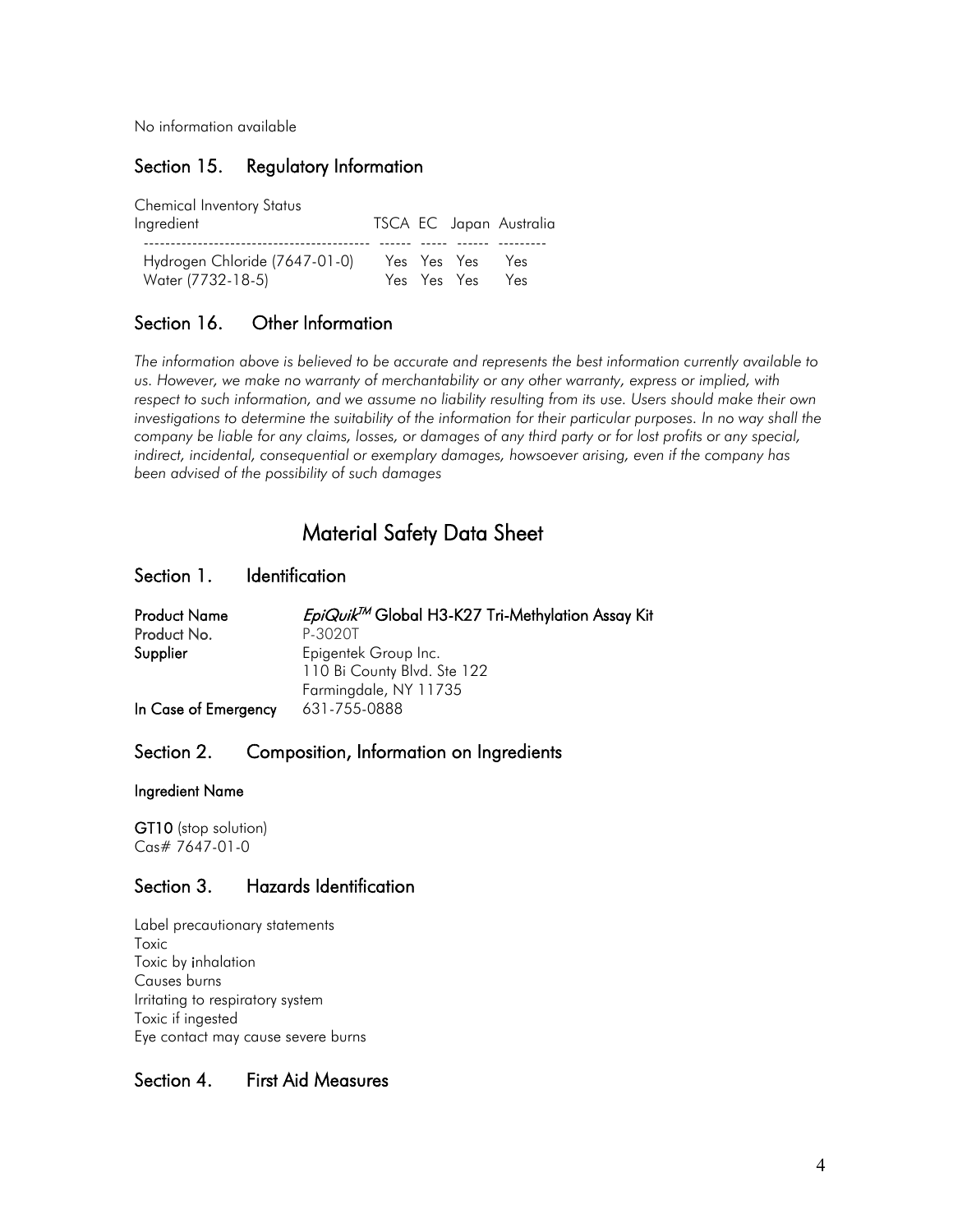| while removing contaminated clothing and shoes. Wash clothing before reuse.                                                                                                                                                                         |  |
|-----------------------------------------------------------------------------------------------------------------------------------------------------------------------------------------------------------------------------------------------------|--|
| Thoroughly clean shoes before reuse. Get medical attention immediately.<br>Immediately flush eyes with plenty of water for at least 15 minutes, lifting lower and upper<br>Eye Contact:<br>eyelids occasionally. Get medical attention immediately. |  |

Fire: Not considered to be a fire hazard. May react with metals or heat to release flammable hydrogen gas.

Explosion: Not considered to be an explosion hazard.

Fire Extinguishing Media: Water or water spray. Neutralize with soda ash or slaked lime. Special Information: In the event of a fire, wear full protective clothing and NIOSH-approved selfcontained breathing apparatus with full facepiece operated in the pressure demand or other positive pressure mode.

### Section 6. Accident Release Measures

General Information: Use proper personal protective equipment as indicated in Section 8 Spills/Leaks: Wear respirator, chemical safety goggles, rubber boots and heavy rubber gloves. Absorb onto vermiculite and hold for waste disposal. Ventilate area and wash spill site after material pickup is complete.

### Section 7. Handling and Storage

Handling: Wear appropriate NIOSH/MSHHA approved respirator, chemical resistant gloves, safety goggles and other protective clothing. Mechanical Exhaust required. Storage: Store in a cool, dry place. Store in a tightly closed container

### Section 8. Exposure Control, Personal Protection

Engineering Controls: Use adequate general or local exhaust ventilation to keep airborne concentrations below the permissible exposure limits Eye: Wear safety glasses and chemical goggles if splashing is possible Skin: Wear appropriate protective gloves to prevent skin exposure Clothing: Wear appropriate protective clothing to minimize contact with skin **Respirators:** Following the OSHA respirator regulations found in 29CFR 1910.134 or European Standard EN 149.

### Section 9. Physical and Chemical Properties

| <b>Physical State:</b>            | Liquid                  |
|-----------------------------------|-------------------------|
| Appearance:                       | Clear colorless         |
| Solubility:                       | Infinitely soluble.     |
| Density:                          | 1.05 @ 15C (59F)        |
| pH:                               | $2.02$ (0.01 N)         |
| % Volatiles by Volume @ 21°C: 100 |                         |
| <b>Boiling Point:</b>             | 101 - 103C (214 - 217F) |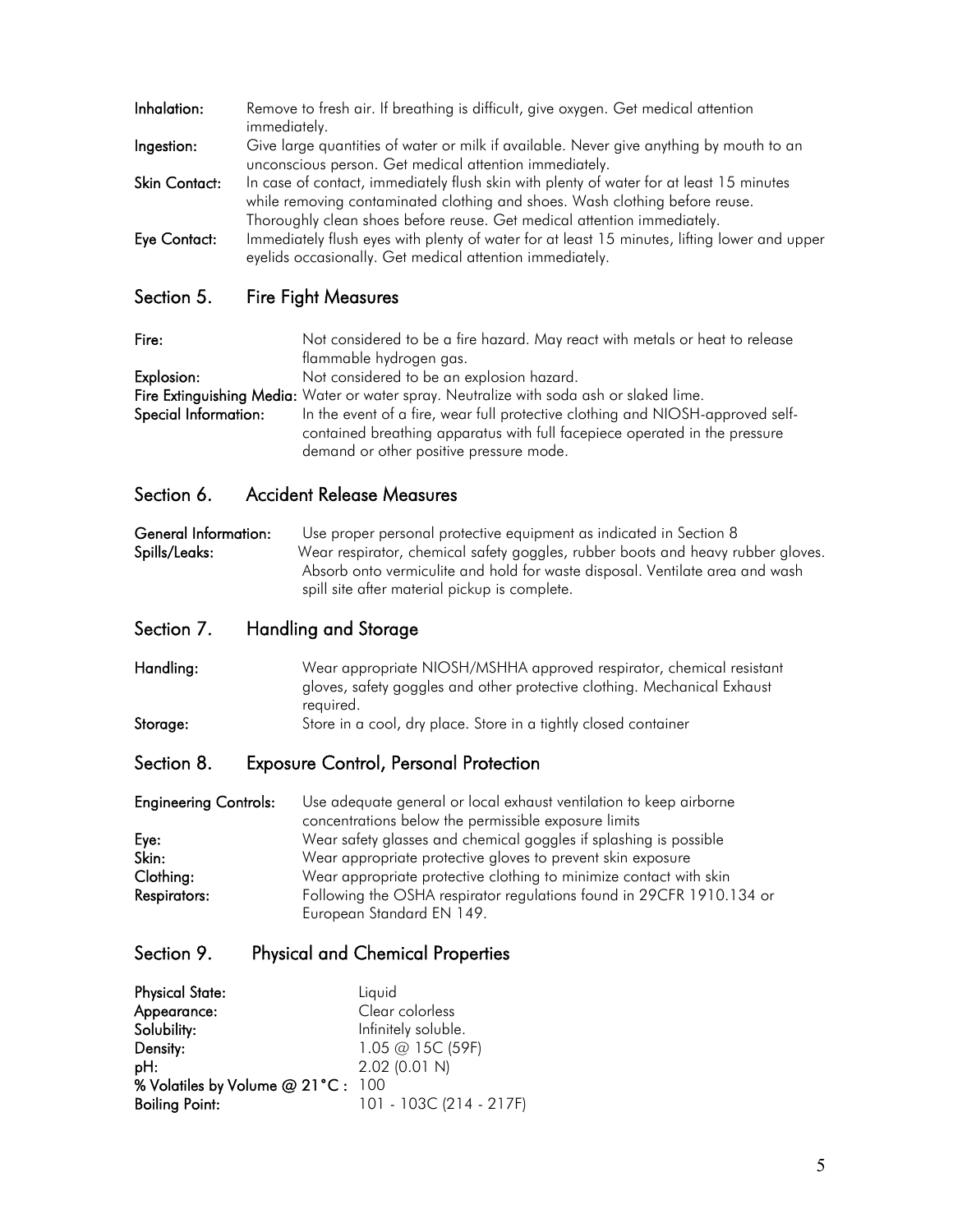Melting Point: No information found. Vapor Density (Air=1): No information found. Vapor Pressure (mm Hg): No information found. Evaporation Rate (BuAc=1): No information found.

Section 10. Stability and Reactivity

| Stability:<br><b>Hazardous Decomposition Products:</b> | Stable under ordinary conditions of use and storage.<br>When heated to decomposition, emits toxic hydrogen chloride<br>fumes and will react with water or steam to produce heat and<br>toxic and corrosive fumes. Thermal oxidative decomposition<br>produces toxic chlorine fumes and explosive hydrogen gas. |
|--------------------------------------------------------|----------------------------------------------------------------------------------------------------------------------------------------------------------------------------------------------------------------------------------------------------------------------------------------------------------------|
| Hazardous Polymerization:<br>Incompatibilities:        | Will not occur.<br>A strong mineral acid, concentrated hydrochloric acid is highly<br>reactive with strong bases, metals, metal oxides, hydroxides,<br>amines, carbonates and other alkaline materials. Incompatible<br>with materials such as cyanides, sulfides, sulfites, and<br>formaldehyde.              |
| <b>Conditions to Avoid:</b>                            | Heat, direct sunlight.                                                                                                                                                                                                                                                                                         |

### Section 11. Toxicological Information

Hydrochloric acid: Inhalation rat LC50: 3124 ppm/1H; Oral rabbit LD50: 900 mg/kg. Investigated as a tumorigen, mutagen, reproductive effector.

| --------\Cancer Lists\--         |    |                                 |             |  |
|----------------------------------|----|---------------------------------|-------------|--|
| ---NTP Carcinogen---             |    |                                 |             |  |
| Ingredient                       |    | Known Anticipated IARC Category |             |  |
|                                  |    |                                 |             |  |
| Hydrogen Chloride (7647-01-0) No |    | No                              | З           |  |
| Water (7732-18-5)                | Nο | Nο                              | <b>None</b> |  |

## Section 12. Ecological Information

No information available

### Section 13. Disposal Considerations

Dispose of in a manner consistent with federal, state, and local regulations

### Section 14. Transport Information

No information available

### Section 15. Regulatory Information

| <b>Chemical Inventory Status</b>                   |  |                            |                         |
|----------------------------------------------------|--|----------------------------|-------------------------|
| Ingredient                                         |  |                            | TSCA EC Japan Australia |
| Hydrogen Chloride (7647-01-0)<br>Water (7732-18-5) |  | Yes Yes Yes<br>Yes Yes Yes | Yes<br>Yes              |

### Section 16. Other Information